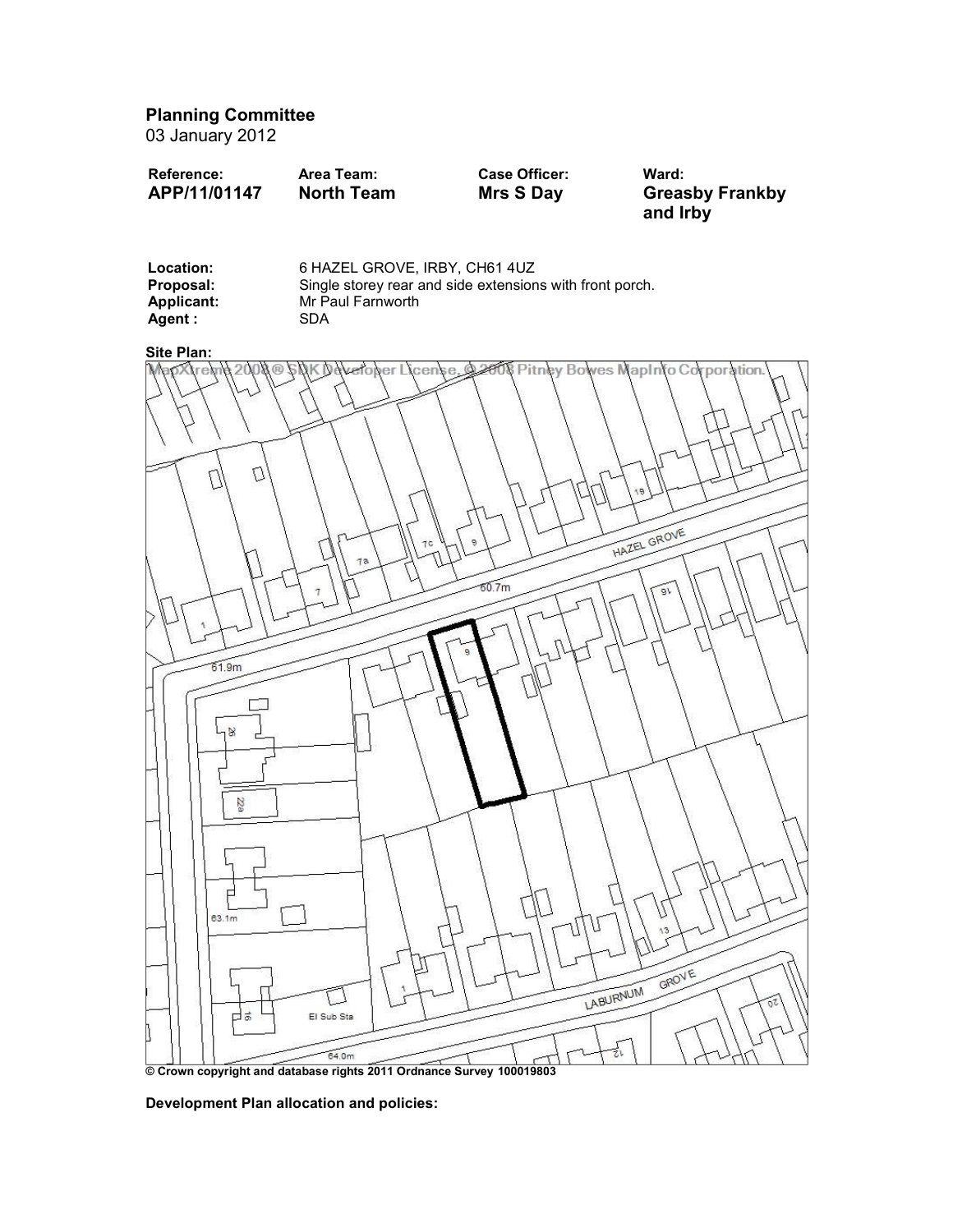Primarily Residential Area

#### Planning History:

There is no planning history relevant to this proposal

# Summary Of Representations and Consultations Received:

## **Consultations**

Director of Technical Services (Traffic & Transportation Division) - No objections

#### Neighbour notifications

In accordance with the Council's Guidance on Publicity for Applications, a total of ten letters of consultation were sent out to neighbouring properties and a Site Notice was displayed on site. As a result, one letter of comment was received from 4 Hazel Grove with the following objections:

- 1. Concern over accuracy of plans and representation of boundary;
- 2. Proposals will result in a loss of privacy from overlooking from additional windows;
- 3. Proposal will result in a small gap between extension and No. 4's garage which will result in maintenance problems.

#### Director's Comments:

#### REASON FOR REFERRAL

The application is submitted by SDA Architects and Surveyors, a partner and architect of which is an elected Member of the Council.

### INTRODUCTION

The proposal is to erect a single storey rear and side extension with a front porch at the property

### PRINCIPLE OF DEVELOPMENT

In principle, the development is acceptable subject to Policy HS11 and SPG!! of the Wirral UDP.

### SITE AND SURROUNDINGS

The property to be developed is a semi-detached bungalow which is typical of a property in a largely residential area. The surrounding area predominantly residential in character. There is an existing garage to the rear of the property adjacent to the boundary with 4 Hazel Grove which also has a garage adjoining the boundary.

### POLICY CONTEXT

The proposal is sited within a Primarily Residential Area and the policies that are most relevant to this proposal are HS11 - House Extensions of the Wirral UDP and SPG11 - House Extensions.

#### APPEARANCE AND AMENITY ISSUES

The proposed alterations will involve the garage to the side of the property being demolished and replaced with a side extension which has a total depth measuring 10 metres and a total width of 2.5 metres. The proposal will also retain the existing side window as well as having the addition of a further small window within the side elevation of the property. The extension has a flat roof to minimise its height. The property has an existing conservatory attached to the rear which will link with the proposed rear extension. It is not felt that the extension will have a detrimental impact on the character of the local area or the streetscene as many other properties, including no. 4 Hazel Grove, have similar types of side extensions. The extension will be constructed of similar materials to the dwelling house so that it matches the existing. White UPVC windows are to be installed and again these will match the existing windows at the property. The adjacent property has expressed concern that the site has been surveyed incorrectly and that the applicant does not own all the land indicated on the plans. This was raised with the applicant who has submitted land registry information in support of the application and confirms that the site has been correctly surveyed. The proposed porch is small and unobtrusive and will not have a detrimental impact on the streetscene

#### SEPARATION DISTANCES

The proposals include the insertion of a new bedroom window in the side elevation. Whilst this would not normally require planning permission, as the window is required to facilitate the rear extension, it